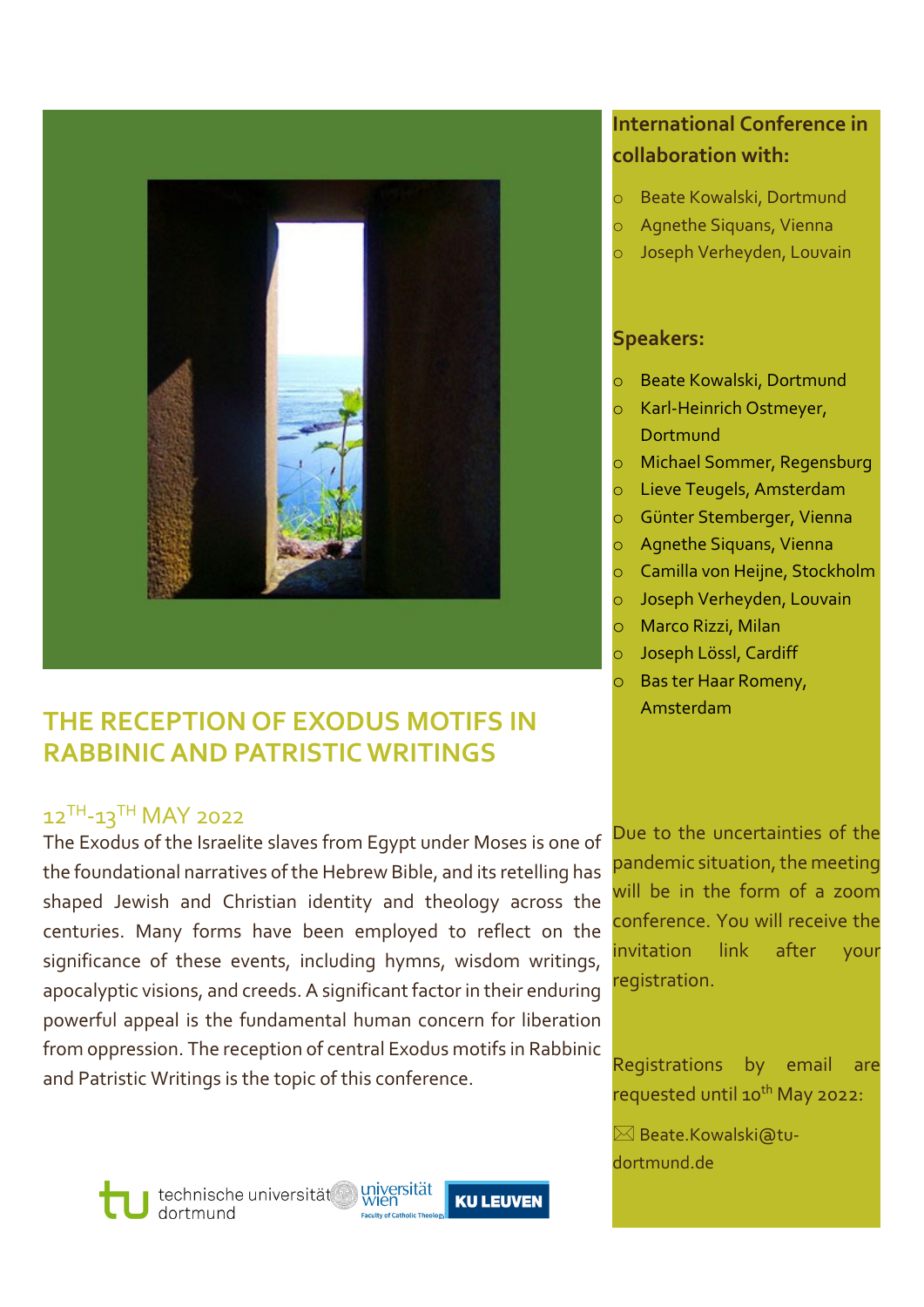## **Thursday, 12th May 2022**

## **The Reception of Exodus Motifs in the NT – Hermeneutical Reflections**

| 4:00-4:15 p.m.   | Welcome and Introduction                                                                                                                                          |
|------------------|-------------------------------------------------------------------------------------------------------------------------------------------------------------------|
| 4:15-4:45 p.m.   | Beate Kowalski, Dortmund - Karl-Heinrich Ostmeyer,<br>Dortmund: Survey - Exodus in the New Testament<br><b>Writings</b>                                           |
| $4:45-5:00 p.m.$ | Questions of Understanding<br>Michael Sommer, Regensburg: "Covenant, Law and                                                                                      |
| 5:00-5:30 p.m.   | <b>Israel's Disobedience - The Reception of Prophetic Cult</b><br>Criticism in Early Christianity as a Tool for the<br><b>Interpretation of the Law of Moses"</b> |
| 5:30-6:00 p.m.   | Questions of Understanding and Discussion of the Session                                                                                                          |

# **Friday, 13th May 2022**

## **The Reception of Exodus Motifs in Rabbinic Writings**

| 9:00-9:30 a.m.      | Lieve Teugels, Amsterdam: Tannaitic Parables on the<br><b>Exodus</b>                                                                                      |
|---------------------|-----------------------------------------------------------------------------------------------------------------------------------------------------------|
| 9:30-9:45 a.m.      | Questions of Understanding                                                                                                                                |
| $9:45 - 10:15$ a.m. | Günter Stemberger, Vienna: Exodus in Rabbinic Tradition                                                                                                   |
| 10:15-10:30 a.m.    | Questions of Understanding                                                                                                                                |
| 10:30-11:00 a.m.    | Agnethe Siquans, Vienna: The Reception of Exodus in the<br><b>Midrash Shemot Rabbah</b>                                                                   |
| 11:00-11:30 a.m.    | Questions of Understanding and Discussion of the Session                                                                                                  |
| 11:30-11:45 a.m.    | Coffee break                                                                                                                                              |
| 11:45-12:15 a.m.    | Camilla von Heijne, Stockholm: The First Passover in<br>Exodus Chapter 12 - Interpretations in Various Modern<br><b>Jewish and Christian Commentaries</b> |
| 12:15-12:30 a.m.    | Questions of Understanding and Discussion                                                                                                                 |
| 12:30-1:30 p.m.     | Lunchtime                                                                                                                                                 |